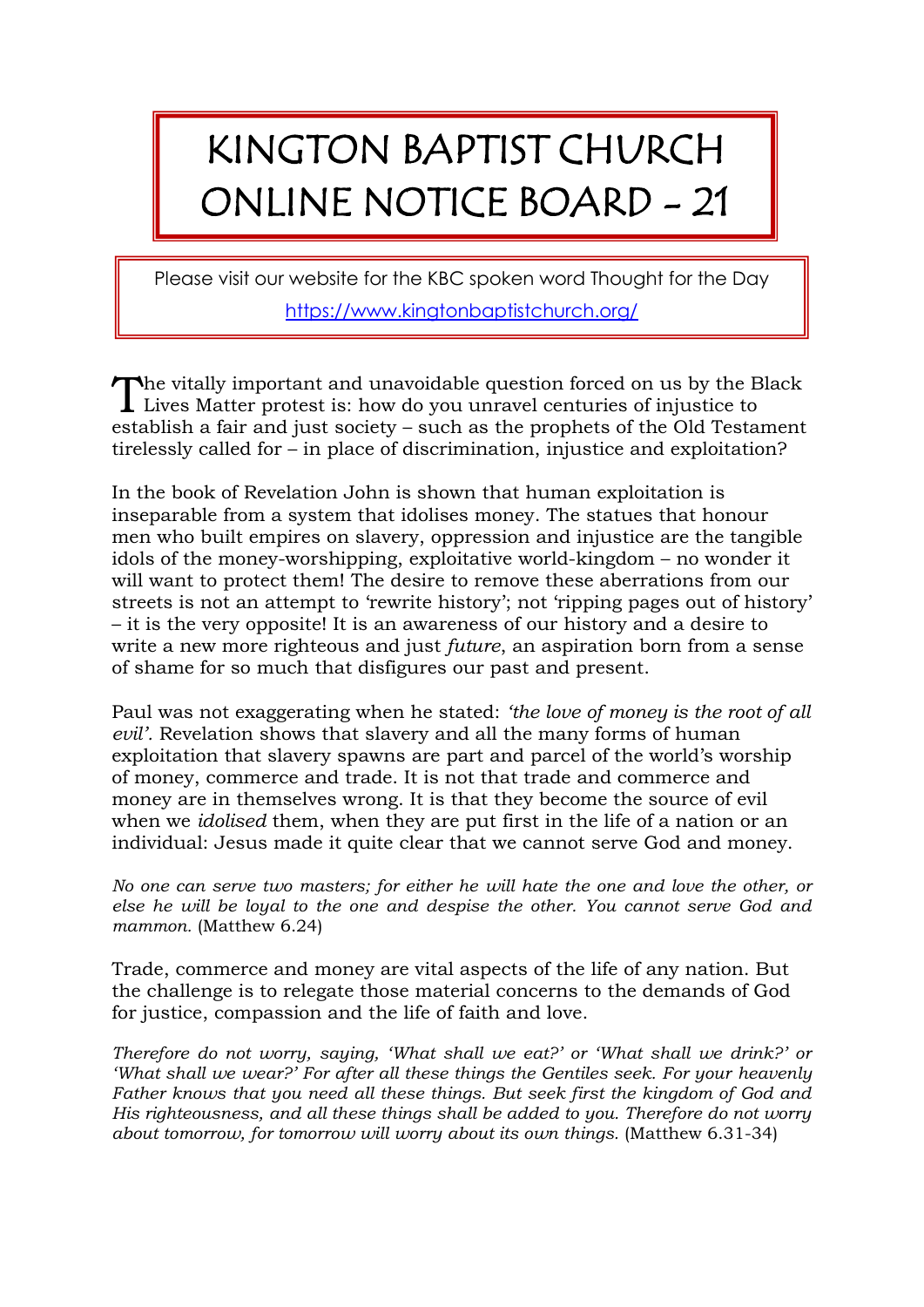*'Seek first the kingdom of God, that is to say make his righteousness your priority'.* (The word 'and' here doesn't mean 'in addition to' but 'that is to say': it's epexegetical not additive.) His *righteousness* is his way, his path, his character: his mercy, grace, justice, compassion, kindness and love – in a word the establishment of God's order in human society. The world argues against the wisdom of God at its peril! And this is what we witness now: the peril the world's rejection of the message of Jesus creates. Slavery, in all its forms, has, and has only ever had, one purpose: to increase the riches of the rich – whether in the ancient Roman empire, the British empire, or the utterly horrifying current, global forms of modern slavery, with over 40 million victims and its annual 'yield' of over \$150 billion.

*God presides over heaven's court; he pronounces judgment on the judges: 'How long*  will you judges hand down unjust decisions? How long will you shower special *favours on the wicked? Give fair judgment to the poor and the orphan; uphold the rights of the oppressed and the destitute. Rescue the poor and helpless; deliver them from the grasp of evil people.'* (Psalm 84.1-4)

*The LORD your God is the God of all gods and Lord of lords. He is the great God, mighty and awesome. He shows no partiality; he takes no bribes. He gives justice to orphans and widows. He shows love to the foreigners living among you; he gives them food and clothing. And you too must show the same love to foreigners.* (Deuteronomy 10.17-19)

The answer, the remedy to the world-wide sin of exploitation, discrimination, injustice and repression cannot be found or realised so long as the system of the world remains as it is. Not any number of government 'inquiries', not any number of confessions that 'there is so much more to do' about the 'feeling of injustice' of black people, will make a scrape of difference. To pretend that an appendage of 'justice' can be grafted on a system that is essentially unjust is culpable nonsense. Only if and when the world's corecommitment to wealth, affluence and mammon is rejected and replaced by a different priority can this injustice be replaced by fairness and justice.

What Revelation makes plain is that if nations will not heed his warnings and bring about the changes he demands, then God himself will bring about those changes, by their catastrophic collapse and ruin.

*And the rulers of the world who took part in her immoral acts and enjoyed her great luxury will mourn for her as they see the smoke rising from her charred remains. They will stand at a distance, terrified by her great torment. They will cry out, 'How terrible, how terrible for Babylon, that great city! In one single moment God's judgment came on her.' The merchants of the world will weep and mourn for her, for there is no one left to buy their goods. She bought great quantities of gold, silver, jewels, pearls, fine linen, purple dye, silk, scarlet cloth, every kind of perfumed wood, ivory goods, objects made of expensive wood, bronze, iron, and marble. She also bought cinnamon, spice, incense, myrrh, frankincense, wine, olive oil, fine flour, wheat, cattle, sheep, horses, chariots, and slaves––she even traded in human lives. All the fancy goods you loved so much are gone,' they cry. 'The luxuries and splendour that you prized so much will never be yours again. They are gone forever.' The merchants who became wealthy by selling her these things will stand at a*